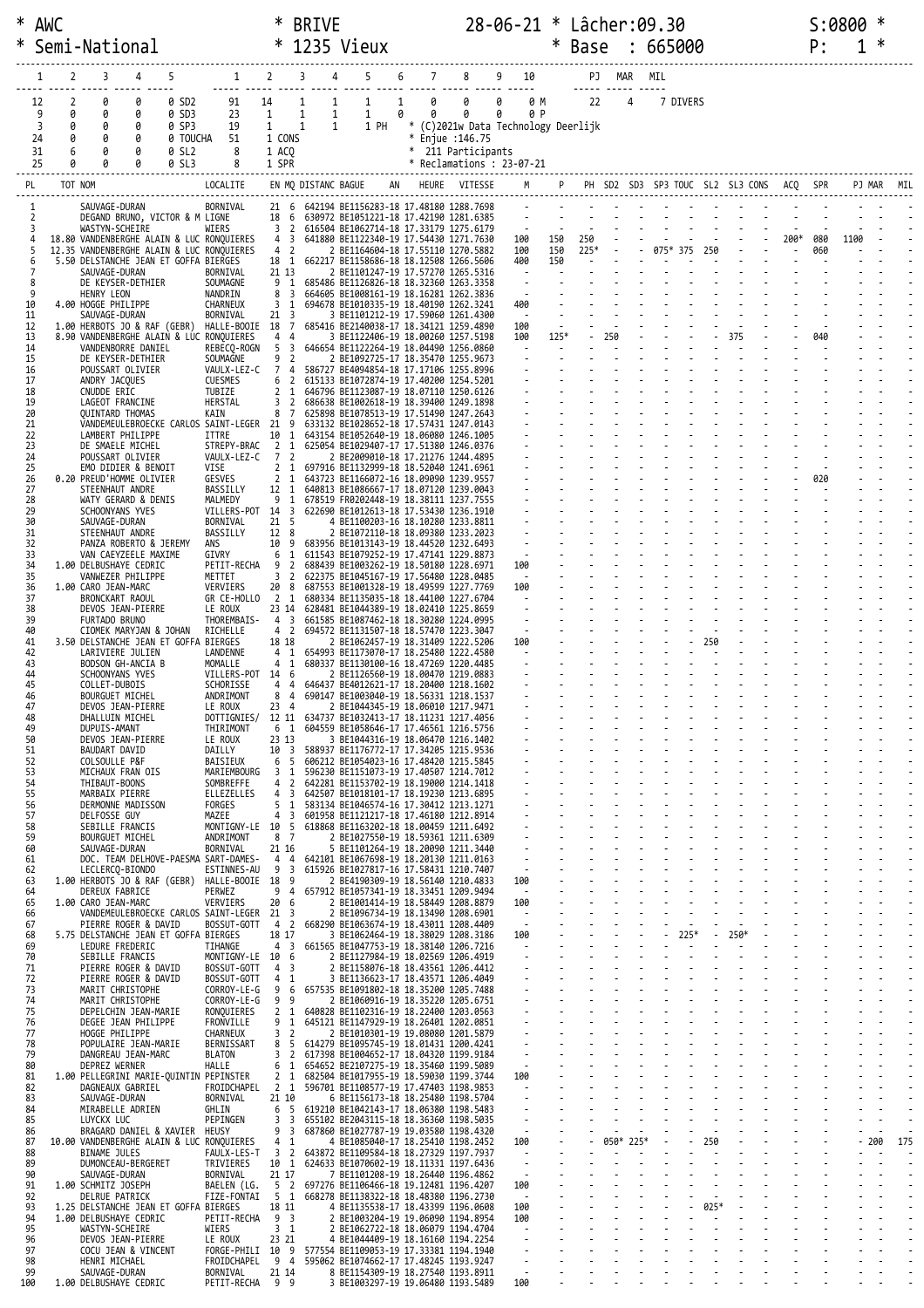|            | * AWC |                                                              |                                  | ∗                                | <b>BRIVE</b>                  |                                                                                      |                   |                                  |        | 28-06-21 * Lâcher:09.30                  |  |          |  |  | S:0800 |                |   |  |
|------------|-------|--------------------------------------------------------------|----------------------------------|----------------------------------|-------------------------------|--------------------------------------------------------------------------------------|-------------------|----------------------------------|--------|------------------------------------------|--|----------|--|--|--------|----------------|---|--|
| ∗          |       | Semi-National                                                |                                  | $\ast$                           |                               | 1235 Vieux                                                                           |                   |                                  | $\ast$ | Base                                     |  | : 665000 |  |  | P:     | $\overline{2}$ | ∗ |  |
| PL         |       | TOT NOM                                                      | LOCALITE                         |                                  | EN MQ DISTANC BAGUE           | AN                                                                                   | HEURE VITESSE M P |                                  |        | PH SD2 SD3 SP3 TOUC SL2 SL3 CONS ACQ SPR |  |          |  |  |        | PJ MAR         |   |  |
| 101<br>102 |       | CLABOTS PERE ET FILS<br>BRAGARD DANIEL & XAVIER HEUSY        | GR CE-HOLLO                      | 9 5                              |                               | 6 5 681159 BE1133780-18 19.01050 1192.7489<br>2 BE1027834-19 19.07200 1191.4434      |                   |                                  |        |                                          |  |          |  |  |        |                |   |  |
| 103        |       | VANDEMEULEBROECKE CARLOS SAINT-LEGER 21 4                    |                                  |                                  |                               | 3 BE1096747-19 18.21280 1191.2920                                                    |                   |                                  |        |                                          |  |          |  |  |        |                |   |  |
| 104<br>105 |       | MICHAUX FRAN OIS<br>MARBAIX PIERRE                           | MARIEMBOURG<br>ELLEZELLES        | 3 2<br>4 4                       |                               | 2 BE1145860-17 17.50357 1191.0427<br>2 BE1089553-16 18.29510 1190.1584               |                   |                                  |        |                                          |  |          |  |  |        |                |   |  |
| 106<br>107 |       | VIGNERON HENRI<br>PARENT-BERWAER                             | HAM-SUR-SAM<br>LE ROUX           | 6<br>6                           | $\overline{\mathbf{3}}$<br>-1 | 634781 BE1175561-17 18.23490 1189.1367<br>628832 BE1169629-16 18.19160 1188.1194     |                   |                                  |        |                                          |  |          |  |  |        |                |   |  |
| 108<br>109 |       | ROCHART ROGER<br>SENZEE JEAN-PIERRE                          | QUEVAUCAMPS<br>STREPY-BRAC       | 6<br>85                          | $\overline{2}$                | 619427 BE1077447-18 18.12100 1186.2630<br>625081 BE1029005-17 18.17140 1185.5870     |                   |                                  |        |                                          |  |          |  |  |        |                |   |  |
| 110        |       | <b>SCHUR-STARYK</b>                                          | DONMARTIN                        | 5 <sub>3</sub>                   |                               | 674295 BE1130228-16 18.59360 1183.8044                                               |                   |                                  |        |                                          |  |          |  |  |        |                |   |  |
| 111<br>112 |       | DE KEYSER-DETHIER<br>DEGAND BRUNO, VICTOR & M LIGNE          | SOUMAGNE                         | 9 <sub>4</sub><br>18 14          |                               | 3 BE1003953-19 19.09320 1182.8241<br>2 BE1051246-18 18.23270 1182.8138               |                   |                                  |        |                                          |  |          |  |  |        |                |   |  |
| 113<br>114 |       | 1.00 ANDREI CONSTANTIN<br>1.00 CARO JEAN-MARC                | ZETRUD-LUMA<br>VERVIERS          | 2 2<br>20 5                      |                               | 674346 BE1090555-18 19.00331 1181.9193<br>3 BE1001567-19 19.11569 1181.4674          |                   | 100<br>100                       |        |                                          |  |          |  |  |        |                |   |  |
| 115        |       | CANION-SOBKOWIAK                                             | WASMES                           | 8 3                              |                               | 613571 BE1128106-19 18.09300 1181.0799                                               |                   |                                  |        |                                          |  |          |  |  |        |                |   |  |
| 116<br>117 |       | DENIES RUDY<br>DEMARET MICHEL                                | SINT-JORIS-<br>GHISLENGHIE       | 1 1<br>2 <sub>1</sub>            |                               | 671902 BE2091271-19 18.59010 1180.8125<br>638549 BE1052001-18 18.31440 1178.7146     |                   | $\sim$<br>$\sim$                 |        |                                          |  |          |  |  |        |                |   |  |
| 118<br>119 |       | 4.00 CLABOTS PERE ET FILS<br>1.00 HERBOTS JO & RAF (GEBR)    | GR CE-HOLLO<br>HALLE-BOOIE 18 13 | 6 1                              |                               | 2 BE1133782-18 19.07530 1178.7137<br>3 BE6063813-19 19.11310 1178.6696               |                   | 400<br>100                       |        |                                          |  |          |  |  |        |                |   |  |
| 120        |       | LOTTIN THIERRY<br><b>BOURGUET MICHEL</b>                     | MARIEMBOURG 22 2                 | 8 <sup>2</sup>                   |                               | 595908 BE1154651-17 17.55490 1178.1106<br>3 BE1005947-19 19.16101 1177.3870          |                   | $\sim$                           |        |                                          |  |          |  |  |        |                |   |  |
| 121<br>122 |       | DETAL MICHEL                                                 | ANDRIMONT<br>FOCANT              | 5                                | -5                            | 615607 BE1034169-19 18.13200 1176.3191                                               |                   |                                  |        |                                          |  |          |  |  |        |                |   |  |
| 123<br>124 |       | DAMRY-DEPIERREUX<br>PANZA ROBERTO & JEREMY                   | RETINNE<br>ans                   | 4<br>10 4                        | 4                             | 685544 BE1007257-19 19.13061 1175.6852<br>2 IT9001076-19 19.11470 1175.6198          |                   |                                  |        |                                          |  |          |  |  |        |                |   |  |
| 125<br>126 |       | BRAGARD DANIEL & XAVIER<br>PARENT PHILIPPE                   | HEUSY<br>FOSSES-LA-V             | 94<br>$\overline{4}$             | $\overline{2}$                | 3 BE1027766-19 19.15120 1175.4272<br>629139 BE1045198-19 18.25170 1175.3383          |                   | $\sim$                           |        |                                          |  |          |  |  |        |                |   |  |
| 127        |       | KEVER-DELOGE                                                 | BERNEAU                          | 3 <sub>2</sub>                   |                               | 698148 BE1012800-19 19.24080 1175.0696                                               |                   |                                  |        |                                          |  |          |  |  |        |                |   |  |
| 128<br>129 |       | DE KEYSER-DETHIER<br>COENEN RENE                             | SOUMAGNE<br>BATTICE              | 9 3<br>2 <sub>1</sub>            |                               | 4 BE1003994-19 19.13270 1174.8839<br>692019 BE1093943-14 19.19070 1174.6722          |                   |                                  |        |                                          |  |          |  |  |        |                |   |  |
| 130<br>131 |       | DENEUFBOURG YVON<br>CARO JEAN-MARC                           | ESTINNES-AU 19 14<br>VERVIERS    | 20 15                            |                               | 617049 BE1026746-17 18.15181 1174.6565<br>4 BE1156730-19 19.15529 1173.5356          |                   | $\sim$                           |        |                                          |  |          |  |  |        |                |   |  |
| 132        |       | AMELOOT GERARD                                               | RONOUIERES                       |                                  |                               | 38 33 641013 BE1159671-19 18.36140 1173.5150                                         |                   | $\sim$<br>$\sim$                 |        |                                          |  |          |  |  |        |                |   |  |
| 133<br>134 |       | HENSEN-MENTIOR<br>0.75 SCHMITZ JOSEPH                        | AUBEL<br>BAELEN (LG.             | 1 1<br>5 3                       |                               | 699109 BE1113689-17 19.26211 1172.3100<br>2 BE1106769-18 19.24551 1172.0533          |                   | 075*                             |        |                                          |  |          |  |  |        |                |   |  |
| 135<br>136 |       | SAUVAGE-DURAN<br>DIERICKX CLAUDE & BEATRI FRASNES-LEZ        | BORNIVAL                         | 21 15<br>5 3                     |                               | 9 BE1101274-19 18.38060 1171.6731<br>635278 BE1017729-17 18.32190 1171.4152          |                   | $\sim$ $-$                       |        |                                          |  |          |  |  |        |                |   |  |
| 137        |       | BAUDART DAVID                                                | DAILLY                           | 10 4                             |                               | 2 BE1123151-18 17.52545 1171.0623                                                    |                   | $\sim$                           |        |                                          |  |          |  |  |        |                |   |  |
| 138<br>139 |       | DHALLUIN MICHEL<br>HALLEUX FREDDY                            | DOTTIGNIES/ 12 1<br>LIMAL        | 9 1                              |                               | 2 BE1032410-17 18.32140 1170.5975<br>659371 BE1154803-19 18.53440 1169.6505          |                   |                                  |        |                                          |  |          |  |  |        |                |   |  |
| 140<br>141 |       | DELSTANCHE JEAN ET GOFFA BIERGES<br>LEFOUR LAURENT           | LABUISSIERE 26 20                | 18 14                            |                               | 5 BE1062422-19 18.56199 1169.3095<br>609417 BE1008610-18 18.11130 1169.2201          |                   |                                  |        |                                          |  |          |  |  |        |                |   |  |
| 142<br>143 |       | MOUREAU JEAN-PHILIPPE<br>CARO JEAN-MARC                      | FAMILLEUREU<br>VERVIERS          | 4 2<br>20                        | - 7                           | 631276 BE1101979-19 18.30170 1168.4166<br>5 BE1106968-17 19.18279 1168.3838          |                   |                                  |        |                                          |  |          |  |  |        |                |   |  |
| 144        |       | BONNECHERE VINCENT                                           | WAREMME                          | 6                                | $\overline{2}$                | 680647 BE1018315-19 19.12380 1168.2253                                               |                   |                                  |        |                                          |  |          |  |  |        |                |   |  |
| 145<br>146 |       | SCHOONYANS YVES<br>QUINTARD THOMAS                           | VILLERS-POT 14 7<br>KAIN         | 8                                | $\overline{2}$                | 3 BE1126612-19 18.23070 1168.0183<br>2 BE1084972-19 18.25520 1168.0107               |                   |                                  |        |                                          |  |          |  |  |        |                |   |  |
| 147<br>148 |       | MALOTEAUX RAYMOND<br>ROCHART ROGER                           | LAMBUSART<br>QUEVAUCAMPS         | 4<br>64                          | $\overline{2}$                | 633585 BE1125222-19 18.32290 1167.9345<br>2 BE1077434-18 18.20300 1167.6287          |                   |                                  |        |                                          |  |          |  |  |        |                |   |  |
| 149        |       | CARO JEAN-MARC<br>POPULAIRE JEAN-MARIE                       | VERVIERS                         | 20 20                            |                               | 6 BE1001526-19 19.18549 1167.4911                                                    |                   |                                  |        |                                          |  |          |  |  |        |                |   |  |
| 150<br>151 |       | DELFOSSE GUY                                                 | BERNISSART<br>MAZEE              | 8 3<br>4 2                       |                               | 2 BE1045418-17 18.16151 1167.2723<br>2 BE1036260-19 18.05510 1166.9245               |                   |                                  |        |                                          |  |          |  |  |        |                |   |  |
| 152<br>153 |       | DEVOS JEAN-PIERRE<br>STEENHAUT ANDRE                         | LE ROUX<br>BASSILLY              | 23 <sup>3</sup><br>12 11         |                               | 5 BE1044421-19 18.28400 1166.7345<br>3 BE1119504-19 18.39190 1166.5639               |                   |                                  |        |                                          |  |          |  |  |        |                |   |  |
| 154<br>155 |       | HENRI MICHAEL<br>DE KEYSER-DETHIER                           | FROIDCHAPEL<br>SOUMAGNE          | 9<br>9                           | 9<br>9                        | 2 BE1074653-17 18.00125 1166.3118<br>5 BE1003962-19 19.17490 1166.1561               |                   |                                  |        |                                          |  |          |  |  |        |                |   |  |
| 156        |       | SEBILLE FRANCIS                                              | MONTIGNY-LE 10 9                 |                                  |                               | 3 BE1126924-19 18.20420 1166.1353                                                    |                   |                                  |        |                                          |  |          |  |  |        |                |   |  |
| 157<br>158 |       | DEFRENE THIERRY<br>AMELOOT GERARD                            | ONOZ<br>RONQUIERES               | 6<br>38 15                       |                               | 1 640275 BE1149997-17 18.39110 1165.8675<br>2 BE1121896-19 18.40050 1165.3016        |                   |                                  |        |                                          |  |          |  |  |        |                |   |  |
| 159<br>160 |       | BOYENS MARCEL<br>VAN PARYS-DEBUSSCHERE                       | THIMISTER-C<br>NECHIN            | 5 <sub>1</sub>                   |                               | 2 2 694411 BE1110370-17 19.25550 1165.2821<br>628231 BE1085220-19 18.29220 1164.7568 |                   |                                  |        |                                          |  |          |  |  |        |                |   |  |
| 161        |       | BINAME JULES                                                 | FAULX-LES-T                      | 3 <sup>3</sup>                   |                               | 2 BE1109560-18 18.42589 1164.3641                                                    |                   |                                  |        |                                          |  |          |  |  |        |                |   |  |
| 162<br>163 |       | LAMBERT PHILIPPE<br>DELSTANCHE JEAN ET GOFFA BIERGES         | ITTRE                            | 10 6<br>18 10                    |                               | 2 BE1052655-19 18.42330 1163.9743<br>6 BE1052244-19 18.59029 1163.7272               |                   |                                  |        |                                          |  |          |  |  |        |                |   |  |
| 164<br>165 |       | BERTRAND MICHEL<br>POPULAIRE JEAN-MARIE                      | STER-FRANCO<br>BERNISSART        | 74<br>8 4                        |                               | 679789 BE1000539-19 19.14140 1163.5574<br>3 BE1076934-18 18.18031 1163.2934          |                   | $\omega_{\rm c}$                 |        |                                          |  |          |  |  |        |                |   |  |
| 166<br>167 |       | FONTAINE GUY<br>DEMOUSTIER YVES                              | HAVINNES<br>HARVENG              | 3 <sup>3</sup><br>4 <sub>2</sub> |                               | 626025 BE1076875-16 18.28391 1162.2075<br>613017 BE1079489-19 18.17350 1161.9340     |                   | $\overline{\phantom{a}}$         |        |                                          |  |          |  |  |        |                |   |  |
| 168        |       | LEFOUR LAURENT                                               | LABUISSIERE 26 19                |                                  |                               | 2 BE1008669-18 18.14480 1161.2367                                                    |                   |                                  |        |                                          |  |          |  |  |        |                |   |  |
| 169<br>170 |       | REYNCKENS MURIEL & RAYMO AMPSIN<br>DEGEE JEAN PHILIPPE       | FRONVILLE                        | 5 <sub>2</sub><br>9              | 6                             | 665332 BE1016815-19 19.03290 1160.1593<br>2 BE1147837-19 18.46071 1160.0427          |                   | $\omega_{\rm c}$                 |        |                                          |  |          |  |  |        |                |   |  |
| 171<br>172 |       | AMELOOT GERARD<br>DELBUSHAYE CEDRIC                          | RONQUIERES<br>PETIT-RECHA        | 38 5<br>98                       |                               | 3 BE1169518-19 18.42410 1159.8197<br>4 BE1126799-18 19.23480 1159.3786               |                   |                                  |        |                                          |  |          |  |  |        |                |   |  |
| 173        |       | STEENHAUT ANDRE                                              | BASSILLY                         | 12 <sub>5</sub>                  |                               | 4 BE1072172-18 18.42470 1159.2480                                                    |                   | $\blacksquare$                   |        |                                          |  |          |  |  |        |                |   |  |
| 174<br>175 |       | LEFOUR LAURENT<br>STEENHAUT ANDRE                            | LABUISSIERE 26 17<br>BASSILLY    | 12 10                            |                               | 3 BE1030389-16 18.16020 1158.5140<br>5 BE1119558-19 18.43100 1158.4447               |                   |                                  |        |                                          |  |          |  |  |        |                |   |  |
| 176<br>177 |       | VANDEMEULEBROECKE CARLOS SAINT-LEGER 21 2<br>STEENHAUT ANDRE | BASSILLY                         | 12 <sup>3</sup>                  |                               | 4 BE1023816-14 18.36430 1158.0624<br>6 BE1086593-16 18.43470 1157.1547               |                   | $\sim$                           |        |                                          |  |          |  |  |        |                |   |  |
| 178<br>179 |       | SENZEE JEAN-PIERRE<br>STEENHAUT ANDRE                        | STREPY-BRAC 8 8<br>BASSILLY      | 12 6                             |                               | 2 BE1070415-19 18.30400 1156.1301<br>7 BE1088428-15 18.44220 1155.9371               |                   | $\sim$                           |        |                                          |  |          |  |  |        |                |   |  |
| 180        |       | THIRAN GASTON                                                | HAVERSIN                         | 5                                | $\overline{2}$                | 632367 BE1111243-18 18.37140 1155.5711                                               |                   | $\sim$                           |        |                                          |  |          |  |  |        |                |   |  |
| 181<br>182 |       | 1.50 DELSTANCHE JEAN ET GOFFA BIERGES<br>SANREY GREGORY      | SCHALTIN (H 1 1                  | 18 2                             |                               | 7 BE1097096-16 19.03299 1154.6973<br>642071 BE1109164-18 18.46080 1154.5271          |                   | 150*<br>$\sim$ $-$               |        |                                          |  |          |  |  |        |                |   |  |
| 183<br>184 |       | DUPUIS-AMANT<br>THIRAN GASTON                                | THIRIMONT<br>HAVERSIN            | 6<br>54                          | $\overline{2}$                | 2 BE1128188-19 18.14001 1153.7349<br>2 BE1046446-19 18.39190 1151.1884               |                   | $\sim$                           |        |                                          |  |          |  |  |        |                |   |  |
| 185        |       | VANDEMEULEBROECKE CARLOS SAINT-LEGER 21 8                    |                                  |                                  |                               | 5 BE1028619-18 18.40190 1150.4867                                                    |                   | $\blacksquare$                   |        | $\overline{a}$                           |  |          |  |  |        |                |   |  |
| 186<br>187 |       | MARIT CHRISTOPHE<br>MAES ANTHONY                             | CORROY-LE-G<br>VIESVILLE         | 9 2<br>$11 \quad 3$              |                               | 3 BE1061021-19 19.01390 1150.2405<br>632350 BE1103334-19 18.40070 1149.4834          |                   | $\blacksquare$                   |        |                                          |  |          |  |  |        |                |   |  |
| 188<br>189 |       | CONSTANT GEORGES<br>CORDIER ALBERT                           | ROMSEE<br>ANDERLUES              | 2 <sub>2</sub><br>8              | 1                             | 682794 BE1005431-19 19.24020 1149.4203<br>620728 BE1052726-16 18.30029 1149.3934     |                   | $\omega$                         |        |                                          |  |          |  |  |        |                |   |  |
| 190        |       | JOLY DOMINIQUE & CLEMENT THIRIMONT                           |                                  | 11 6                             |                               | 604940 BE1109455-19 18.16220 1149.2749                                               |                   | $\omega$                         |        |                                          |  |          |  |  |        |                |   |  |
| 191<br>192 |       | PIRON JOSEPH<br>POUSSART OLIVIER                             | HERVE<br>VAULX-LEZ-C             | $7^{\circ}$<br>7 1               | 3                             | 689887 BE1003754-19 19.30390 1148.5674<br>3 BE2009040-18 18.00577 1148.2799          |                   | $\omega$                         |        |                                          |  |          |  |  |        |                |   |  |
| 193<br>194 |       | CARO JEAN-MARC<br>BONMARIAGE-MASSON                          | VERVIERS<br>OUFFET               | 20 13<br>3 <sub>1</sub>          |                               | 7 BE1147238-18 19.29029 1147.7421<br>660011 BE1145153-15 19.05050 1147.6789          |                   | $\blacksquare$<br>$\blacksquare$ |        |                                          |  |          |  |  |        |                |   |  |
| 195<br>196 |       | HENRI MICHAEL<br>DE KEYSER-DETHIER                           | FROIDCHAPEL<br>SOUMAGNE          | 9<br>9 <sub>5</sub>              | 6                             | 3 BE1108815-19 18.08305 1147.6421<br>6 BE1126899-18 19.27400 1146.9370               |                   |                                  |        |                                          |  |          |  |  |        |                |   |  |
| 197        |       | DAMRY-DEPIERREUX                                             | RETINNE                          | 4                                | 1                             | 2 BE1133272-16 19.27441 1146.9029                                                    |                   | $\Box$                           |        | ÷.                                       |  |          |  |  |        |                |   |  |
| 198<br>199 |       | SEBILLE FRANCIS<br>LECOCQ MARC                               | MONTIGNY-LE 10<br>WAASMONT       | 4                                | 1<br>$\overline{\mathbf{3}}$  | 4 BE1126932-19 18.30060 1145.8397<br>675559 BE2086862-19 19.19481 1145.4003          |                   | $\omega$                         |        |                                          |  |          |  |  |        |                |   |  |
| 200<br>201 |       | PIRON JOSEPH<br>MIRABELLE ADRIEN                             | HERVE<br>GHLIN                   | $7^{\circ}$<br>6                 | $\overline{2}$<br>4           | 2 BE1128544-18 19.32500 1144.4075<br>2 BE1049148-18 18.31310 1143.4736               |                   | $\blacksquare$                   |        |                                          |  |          |  |  |        |                |   |  |
| 202        |       | DEGAND BRUNO, VICTOR & M LIGNE                               |                                  | 18                               | $\overline{4}$                | 3 BE1051124-18 18.41520 1143.3414                                                    |                   | $\mathbb{Z}^2$                   |        |                                          |  |          |  |  |        |                |   |  |
| 203<br>204 |       | KRUPA KRASOWSKI ROBERT<br>DETAL MICHEL                       | OBOURG<br><b>FOCANT</b>          | 6<br>5                           | 1<br>$\overline{2}$           | 621820 BE1121946-19 18.33561 1143.1881<br>2 BE1147638-17 18.28390 1142.8701          |                   | $\omega$                         |        |                                          |  |          |  |  |        |                |   |  |
| 205<br>206 |       | MARBAIX PIERRE<br>GUILLEAUME-MEISTER                         | ELLEZELLES<br>BLATON             | 4 <sub>1</sub><br>5 <sub>2</sub> |                               | 3 BE1089577-16 18.52140 1142.7764<br>616506 BE1051494-18 18.29370 1142.4888          |                   | $\omega_{\rm c}$                 |        |                                          |  |          |  |  |        |                |   |  |
| 207        |       | BERTRAND MICHEL                                              | STER-FRANCO                      | 7 <sub>1</sub>                   |                               | 2 BE1000530-19 19.25310 1141.5113                                                    |                   |                                  |        |                                          |  |          |  |  |        |                |   |  |
| 208<br>209 |       | BRAGARD DANIEL & XAVIER HEUSY<br>LAMBERT PHILIPPE            | ITTRE                            | 9 1<br>10 2                      |                               | 4 BE1027789-19 19.33160 1140.2254<br>3 BE1133268-17 18.54040 1140.2092               |                   |                                  |        |                                          |  |          |  |  |        |                |   |  |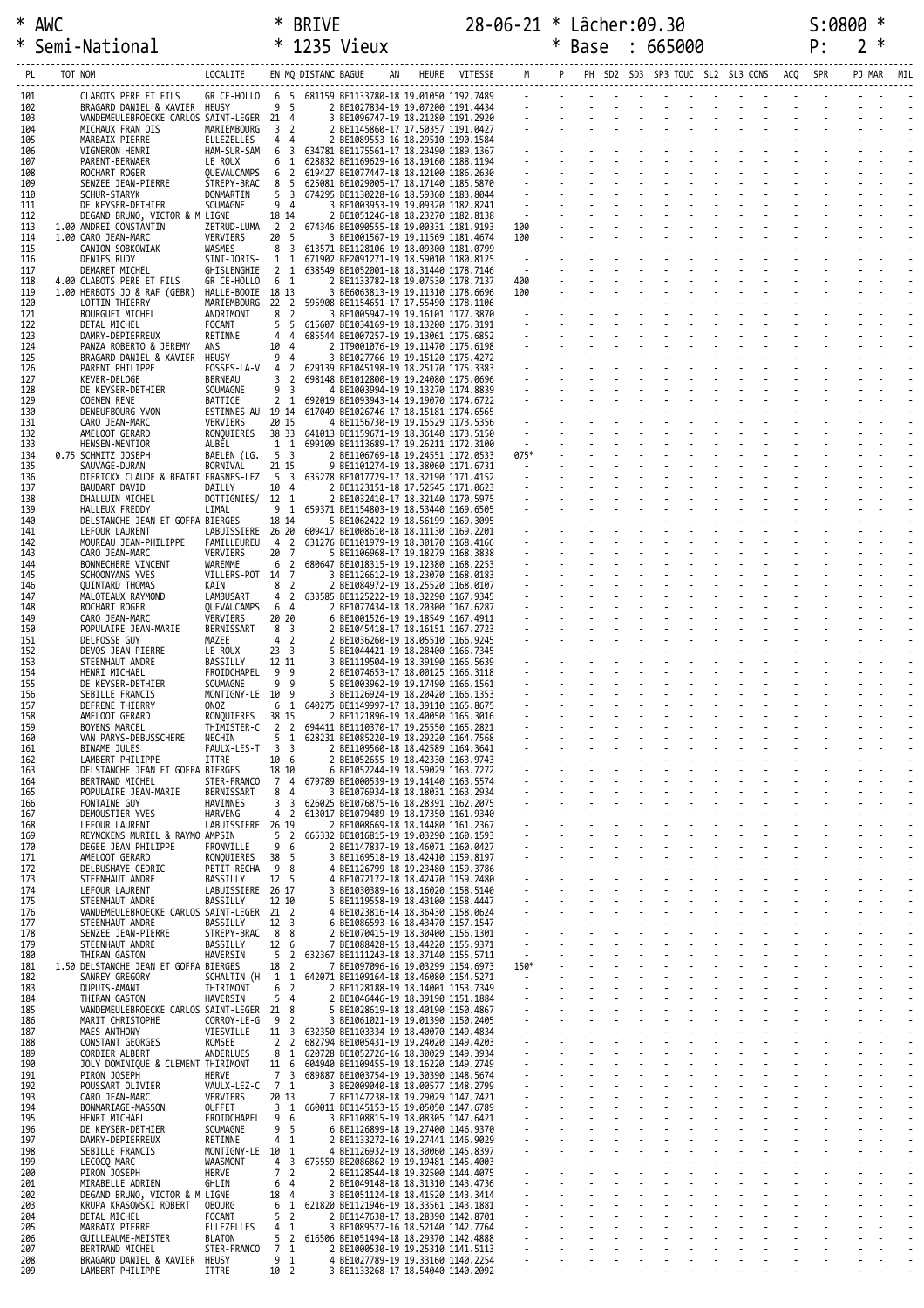|            | * AWC |                                                                    |                                  | ∗                                | <b>BRIVE</b>                 |                                                                                                                                                                                                                                          |  | 28-06-21 * Lâcher:09.30 |  |                 |  |  |                              |    | S:0800 |            |     |
|------------|-------|--------------------------------------------------------------------|----------------------------------|----------------------------------|------------------------------|------------------------------------------------------------------------------------------------------------------------------------------------------------------------------------------------------------------------------------------|--|-------------------------|--|-----------------|--|--|------------------------------|----|--------|------------|-----|
|            |       | Semi-National                                                      |                                  |                                  |                              | * 1235 Vieux                                                                                                                                                                                                                             |  |                         |  | * Base : 665000 |  |  |                              | P: | 3      |            |     |
|            |       | -------------------------<br>LOCALITE      EN MQ DISTANC BAGUE     |                                  |                                  |                              |                                                                                                                                                                                                                                          |  |                         |  |                 |  |  |                              |    |        | PJ MAR MIL |     |
| 210        |       | DAUMERIE-RYCKMANS                                                  | GRANDMETZ                        |                                  | 91                           | 629589 BE107686-18 18 -2141 14140 -581<br>8 BE1087686-18 18 -2141 14140 -683<br>8 BE1087788-18 19 -34299 1139 -1882<br>8 BE1125729-18 19 -34299 1139 -1882<br>8 BE1125729-18 19 -34299 1139 -1882<br>8 BE11687525 -17 19 -113129 1138 -1 |  |                         |  |                 |  |  |                              |    |        |            |     |
| 211<br>212 |       | CARO JEAN-MARC<br>DELBUSHAYE CEDRIC                                | VERVIERS<br>PETIT-RECHA 9 1      | 20 11                            |                              |                                                                                                                                                                                                                                          |  |                         |  |                 |  |  |                              |    |        |            |     |
| 213        |       | DELSTANCHE JEAN ET GOFFA BIERGES                                   |                                  | 18 7                             |                              |                                                                                                                                                                                                                                          |  |                         |  |                 |  |  |                              |    |        |            |     |
| 214<br>215 |       | LECLERCQ-BIONDO<br>LEMMENS PIERRE                                  | ESTINNES-AU<br>FOSSES-LA-V       | 9 7<br>6 4                       |                              |                                                                                                                                                                                                                                          |  |                         |  |                 |  |  |                              |    |        |            |     |
| 216<br>217 |       | SEBILLE FRANCIS<br>1.75 CARO JEAN-MARC                             | MONTIGNY-LE 10 10<br>VERVIERS    | 20 1                             |                              |                                                                                                                                                                                                                                          |  |                         |  |                 |  |  |                              |    |        |            | 175 |
| 218        |       | PARENT-BERWAER                                                     | LE ROUX                          | 6 <sup>3</sup>                   |                              |                                                                                                                                                                                                                                          |  |                         |  |                 |  |  |                              |    |        |            |     |
| 219<br>220 |       | DEVOS JEAN-PIERRE<br>BERTRAND MICHEL                               | LE ROUX<br>STER-FRANCO           | 23 15<br>7 2                     |                              |                                                                                                                                                                                                                                          |  |                         |  |                 |  |  |                              |    |        |            |     |
| 221<br>222 |       | COLLET-DUBOIS<br>LEFOUR LAURENT                                    | SCHORISSE<br>LABUISSIERE 26 15   | 4 <sub>3</sub>                   |                              |                                                                                                                                                                                                                                          |  |                         |  |                 |  |  |                              |    |        |            |     |
| 223        |       | HENRI MICHAEL                                                      | FROIDCHAPEL                      | 91                               |                              |                                                                                                                                                                                                                                          |  |                         |  |                 |  |  |                              |    |        |            |     |
| 224<br>225 |       | REUMONT DAVID<br>SENZEE JEAN-PIERRE                                | LEVAL-TRAHE 11 3<br>STREPY-BRAC  | 8 3                              |                              |                                                                                                                                                                                                                                          |  |                         |  |                 |  |  |                              |    |        |            |     |
| 226<br>227 |       | PARENT PHILIPPE<br>HOSSELET BENOIT                                 | FOSSES-LA-V<br>FRAIRE            | 4<br>3 <sup>3</sup>              | 1                            | 612655 BE1171201-16 18.30417 1133.0880                                                                                                                                                                                                   |  |                         |  |                 |  |  |                              |    |        |            |     |
| 228        |       | VANDEMEULEBROECKE CARLOS SAINT-LEGER 21 10                         |                                  |                                  |                              | 6 BE1036995-15 18.49270 1131.7044                                                                                                                                                                                                        |  |                         |  |                 |  |  |                              |    |        |            |     |
| 229<br>230 |       | BAUDART DAVID<br>LEFOUR LAURENT                                    | DAILLY<br>LABUISSIERE 26 2       | 10 9                             |                              | 3 BE1155334-17 18.10245 1131.6825<br>5 BE1060590-17 18.28310 1131.6586                                                                                                                                                                   |  |                         |  |                 |  |  |                              |    |        |            |     |
| 231<br>232 |       | DUCHENE-DESMECHT<br>BONMARIAGE-MASSON                              | SILLY<br>OUFFET                  | 7 1<br>3 <sup>3</sup>            |                              | 639938 BE1071830-18 18.55461 1131.0955<br>2 BE1028319-19 19.13310 1131.0919                                                                                                                                                              |  |                         |  |                 |  |  |                              |    |        |            |     |
| 233<br>234 |       | MARIT CHRISTOPHE<br><b>COENEN RENE</b>                             | CORROY-LE-G<br>BATTICE           | 9 <sub>1</sub><br>2 <sub>2</sub> |                              | 4 BE1106344-16 19.11200 1131.0808<br>2 BE1128459-18 19.41530 1130.9656                                                                                                                                                                   |  |                         |  |                 |  |  |                              |    |        |            |     |
| 235        |       | HERBOTS JO & RAF (GEBR)                                            | HALLE-BOOIE 18 1                 |                                  |                              | 4 BE2131258-19 19.36070 1130.8318                                                                                                                                                                                                        |  |                         |  |                 |  |  |                              |    |        |            |     |
| 236<br>237 |       | KRUPA KRASOWSKI ROBERT<br>HENRI MICHAEL                            | <b>OBOURG</b><br>FROIDCHAPEL     | 6 <sub>5</sub><br>9              | $\overline{2}$               | 2 BE1121948-19 18.40061 1130.3729<br>5 BE1074689-17 18.16405 1129.8467                                                                                                                                                                   |  |                         |  |                 |  |  |                              |    |        |            |     |
| 238<br>239 |       | HAQUENNE-VANACKERE<br>PANZA ROBERTO & JEREMY                       | SAINT-GERAR<br>ANS               | 6<br>10 5                        |                              | 6 627488 BE1047154-19 18.45280 1129.6591<br>3 BE1169367-17 19.35310 1129.5412                                                                                                                                                            |  |                         |  |                 |  |  |                              |    |        |            |     |
| 240        |       | SEBILLE FRANCIS                                                    | MONTIGNY-LE 10 4                 |                                  |                              | 6 BE1104391-19 18.38220 1128.5660                                                                                                                                                                                                        |  |                         |  |                 |  |  |                              |    |        |            |     |
| 241<br>242 |       | DELSTANCHE JEAN ET GOFFA BIERGES<br>DEGAND BRUNO, VICTOR & M LIGNE |                                  | 18 3<br>18 16                    |                              | 9 BE1062508-19 19.17039 1128.0131<br>4 BE1113697-19 18.49270 1127.8434                                                                                                                                                                   |  |                         |  |                 |  |  |                              |    |        |            |     |
| 243<br>244 |       | LAGEOT FRANCINE<br>SCHMITZ JOSEPH                                  | HERSTAL<br>BAELEN (LG.           | 3 <sup>3</sup><br>5 1            |                              | 2 BE1166403-18 19.39120 1127.1142<br>3 BE1120766-17 19.48421 1126.9987                                                                                                                                                                   |  |                         |  |                 |  |  |                              |    |        |            |     |
| 245        |       | DAGNEAUX GABRIEL                                                   | FROIDCHAPEL                      | 2 2                              |                              | 2 BE1108587-19 18.19293 1126.9389                                                                                                                                                                                                        |  |                         |  |                 |  |  | - - - - - -<br>- - - - - 025 |    |        |            |     |
| 246<br>247 |       | 0.25 CARO JEAN-MARC<br>CONSTANT GEORGES                            | VERVIERS<br>ROMSEE               | 20 18<br>2 <sub>1</sub>          |                              | 10 BE1001532-19 19.40089 1126.8620<br>2 BE1133347-16 19.36050 1126.5679                                                                                                                                                                  |  |                         |  |                 |  |  |                              |    |        |            |     |
| 248<br>249 |       | DENEUFBOURG YVON<br>YASSE & LEVEQUE                                | ESTINNES-AU 19 13<br>MARCHE-EN-F | 6                                | $\overline{2}$               | 2 BE1026723-17 18.37471 1126.4438<br>634620 BE1148154-19 18.53380 1125.9448                                                                                                                                                              |  |                         |  |                 |  |  |                              |    |        |            |     |
| 250        |       | DERMONNE MADISSON                                                  | FORGES                           | 5 <sub>5</sub>                   |                              | 2 BE1069774-15 18.07552 1125.9152                                                                                                                                                                                                        |  |                         |  |                 |  |  |                              |    |        |            |     |
| 251<br>252 |       | DUC NESTOR-SERET<br>GHENNE JACQUES                                 | amay<br><b>JAUCHE</b>            | 2 <sub>2</sub><br>2 <sub>2</sub> |                              | 667869 BE1114694-17 19.23282 1125.3627<br>667385 BE1090897-18 19.23040 1125.3119                                                                                                                                                         |  |                         |  |                 |  |  |                              |    |        |            |     |
| 253<br>254 |       | VERSPREET -MUNTONI                                                 | THIRIMONT<br>OUPEYE              | 8 5<br>$\mathbf{1}$              | - 1                          | 604542 BE1059084-17 18.27340 1124.5898                                                                                                                                                                                                   |  |                         |  |                 |  |  |                              |    |        |            |     |
| 255        |       | BRITTE-MICHIELS<br>DEGEE JEAN-FRANCOIS                             | SPRIMONT                         | 6 4                              |                              | 691044 BE1097895-17 19.44300 1124.5631<br>672422 BE1136414-18 19.27581 1124.5111                                                                                                                                                         |  |                         |  |                 |  |  |                              |    |        |            |     |
| 256<br>257 |       | DUCHENE-DESMECHT<br>BONNECHERE VINCENT                             | SILLY<br>WAREMME                 | 7 6<br>61                        |                              | 2 BE1087432-17 18.59090 1124.3749<br>2 BE1144202-18 19.36170 1122.6550                                                                                                                                                                   |  |                         |  |                 |  |  |                              |    |        |            |     |
| 258        |       | HALLEUX FREDDY                                                     | LIMAL                            | 99                               |                              | 2 BE1062676-19 19.17240 1122.5247                                                                                                                                                                                                        |  |                         |  |                 |  |  |                              |    |        |            |     |
| 259<br>260 |       | PIERRE ROGER & DAVID<br>GOMAND DIDIER                              | BOSSUT-GOTT<br>EGHEZEE           | 4 4<br>5 <sub>1</sub>            |                              | 4 BE1158417-18 19.25340 1122.1078<br>660858 BE1039710-19 19.19090 1121.7143                                                                                                                                                              |  |                         |  |                 |  |  |                              |    |        |            |     |
| 261<br>262 |       | JOLY DOMINIQUE & CLEMENT THIRIMONT<br>DAUMERIE-VERSPREET           | FRASNES-LEZ 10                   | 11 7                             | 1                            | 2 BE1071764-17 18.29280 1121.3668<br>637023 BE1078572-18 18.58052 1121.3483                                                                                                                                                              |  |                         |  |                 |  |  |                              |    |        |            |     |
| 263        |       | HENRI MICHAEL                                                      | FROIDCHAPEL                      | 9 5                              |                              | 6 BE1007706-18 18.20465 1121.1191                                                                                                                                                                                                        |  |                         |  |                 |  |  |                              |    |        |            |     |
| 264<br>265 |       | <b>BOURGUET MICHEL</b><br>BAUDART DAVID                            | ANDRIMONT<br>DAILLY              | 8 6<br>10                        | - 5                          | 4 BE1005923-19 19.45510 1120.6414<br>4 BE1150972-19 18.15395 1120.3798                                                                                                                                                                   |  |                         |  |                 |  |  |                              |    |        |            |     |
| 266<br>267 |       | DE KEYSER-DETHIER<br>RENARD LUC                                    | SOUMAGNE<br>HERSTAPPE            | 9 7<br>1                         | 1                            | 7 BE1126869-18 19.41540 1120.2582<br>686610 BE2221683-16 19.43070 1119.8684                                                                                                                                                              |  |                         |  |                 |  |  |                              |    |        |            |     |
| 268        |       | LAGEOT FRANCINE                                                    | HERSTAL                          | 3                                | $\overline{1}$               | 3 BE1135892-18 19.43470 1118.6977                                                                                                                                                                                                        |  |                         |  |                 |  |  |                              |    |        |            |     |
| 269<br>270 |       | LUYCKX LUC<br>HENRI MICHAEL                                        | PEPINGEN<br>FROIDCHAPEL          | 3 <sub>2</sub><br>9 3            |                              | 2 BE2004061-17 19.15410 1118.5259<br>7 BE1079986-17 18.22125 1118.0997                                                                                                                                                                   |  |                         |  |                 |  |  |                              |    |        |            |     |
| 271<br>272 |       | HERBOTS JO & RAF (GEBR)<br>TANDEM NOTTE-LIBOUTON                   | HALLE-BOOIE 18 15<br>CHAUMONT-GI | 6 <sub>4</sub>                   |                              | 5 BE6063793-19 19.43030 1118.0426<br>660379 BE1082277-18 19.20430 1117.9285                                                                                                                                                              |  |                         |  |                 |  |  |                              |    |        |            |     |
| 273<br>274 |       | <b>BOURGUET MICHEL</b><br>COUCHARIERE MICHEL                       | ANDRIMONT<br>MORIALME            | 8<br>5                           | $\overline{\mathbf{3}}$<br>1 | 5 BE1005953-19 19.47540 1116.9235<br>615622 BE1141046-17 18.41168 1116.7138                                                                                                                                                              |  |                         |  |                 |  |  |                              |    |        |            |     |
| 275        |       | ROCH ROBERT                                                        | GREZ-DOICEA                      | 6 6                              |                              | 666961 BE1087361-18 19.27190 1116.5953                                                                                                                                                                                                   |  |                         |  |                 |  |  |                              |    |        |            |     |
| 276<br>277 |       | FONTAINE GUY<br>DONNAY VINCENT                                     | HAVINNES<br>LAMBERMONT           | 3 <sub>2</sub><br>44             |                              | 2 BE1032709-19 18.50430 1116.4730<br>687591 BE1126043-18 19.46029 1116.1316                                                                                                                                                              |  |                         |  |                 |  |  |                              |    |        |            |     |
| 278        |       | <b>DELRUE PATRICK</b>                                              | FIZE-FONTAI                      | 5 <sub>4</sub>                   |                              | 2 BE1138334-18 19.28450 1116.1219                                                                                                                                                                                                        |  |                         |  |                 |  |  |                              |    |        |            |     |
| 279<br>280 |       | BORZSEI-CHER ET THOMAS<br>THIELENS-ROMAIN                          | Namur<br>JENEFFE                 | 4<br>$\overline{2}$              | $\overline{\mathbf{3}}$<br>1 | 644354 BE1142056-17 19.07418 1115.3847<br>676847 BE1138474-18 19.36530 1115.2836                                                                                                                                                         |  |                         |  |                 |  |  |                              |    |        |            |     |
| 281<br>282 |       | LEJEUNE DAMIEN<br>WATY GERARD & DENIS                              | SARS-LA-BUI<br>MALMEDY           | 6<br>9 <sub>5</sub>              | $\overline{2}$               | 611950 BE1109130-19 18.39000 1114.6630<br>2 BE1133321-15 19.38441 1114.6377                                                                                                                                                              |  |                         |  |                 |  |  |                              |    |        |            |     |
| 283        |       | BERNIER-DURIEUX                                                    | SIRAULT                          | 5 <sub>2</sub>                   |                              | 620420 BE1111047-19 18.46510 1114.1600                                                                                                                                                                                                   |  |                         |  |                 |  |  |                              |    |        |            |     |
| 284<br>285 |       | DENEUFBOURG YVON<br>LAGNEAUX MICHELE                               | ESTINNES-AU 19 5<br>VAULX-LEZ-C  | 2 <sub>1</sub>                   |                              | 3 BE1015876-18 18.43541 1114.0046<br>588039 BE1140385-19 18.17557 1113.8614                                                                                                                                                              |  |                         |  |                 |  |  |                              |    |        |            |     |
| 286<br>287 |       | ROCH ROBERT<br>WATY GERARD & DENIS                                 | GREZ-DOICEA<br>MALMEDY           | 6<br>9 <sub>3</sub>              | 1                            | 2 BE1126068-17 19.29130 1113.0548<br>3 BE1112298-17 19.39571 1112.4144                                                                                                                                                                   |  |                         |  |                 |  |  |                              |    |        |            |     |
| 288<br>289 |       | HAUTIER ETIENNE & GUILLA BAULERS                                   |                                  | 6 4                              |                              | 644424 BE1099279-16 19.09260 1112.1625                                                                                                                                                                                                   |  |                         |  |                 |  |  |                              |    |        |            |     |
| 290        |       | LEMMENS PIERRE<br>AMELOOT GERARD                                   | FOSSES-LA-V<br>RONQUIERES        | 6 6<br>38 20                     |                              | 2 BE1106340-19 18.56120 1111.8633<br>4 BE1169504-19 19.07080 1110.6844                                                                                                                                                                   |  |                         |  |                 |  |  |                              |    |        |            |     |
| 291<br>292 |       | THIRAN GASTON<br>ANDRIEN JEAN-CLAUDE                               | HAVERSIN<br>SPRIMONT             | 5 <sub>3</sub><br>3              | 1                            | 3 BE1046467-19 18.59270 1110.4873<br>674257 BE1026508-19 19.37181 1110.2505                                                                                                                                                              |  |                         |  |                 |  |  |                              |    |        |            |     |
| 293<br>294 |       | PARENT PHILIPPE                                                    | FOSSES-LA-V                      | 44<br>3                          | 1                            | 3 BE1045199-19 18.56490 1109.9515                                                                                                                                                                                                        |  |                         |  |                 |  |  |                              |    |        |            |     |
| 295        |       | BUTERA GINO<br>DUPUIS-AMANT                                        | ans<br>THIRIMONT                 | 6                                | 3                            | 682844 BE1114671-15 19.45250 1109.5637<br>3 BE1108125-19 18.35041 1109.1435                                                                                                                                                              |  |                         |  |                 |  |  |                              |    |        |            |     |
| 296<br>297 |       | DELFOSSE GUY<br>CLABOTS PERE ET FILS                               | MAZEE<br>GR CE-HOLLO             | 4<br>6                           | -1<br>$\overline{4}$         | 3 BE1121261-18 18.32580 1108.6463<br>3 BE1115722-16 19.44290 1108.5069                                                                                                                                                                   |  |                         |  |                 |  |  |                              |    |        |            |     |
| 298<br>299 |       | HALLEUX FREDDY                                                     | LIMAL<br>FIZE-FONTAI             | 9<br>5 <sub>3</sub>              | $\overline{7}$               | 3 BE1062636-19 19.24560 1108.3107                                                                                                                                                                                                        |  |                         |  |                 |  |  |                              |    |        |            |     |
| 300        |       | <b>DELRUE PATRICK</b><br>THISSEN YVETTE                            | GOE                              | 6                                | 1                            | 3 BE1138339-18 19.33010 1108.2248<br>692336 BE1135510-15 19.55130 1107.3537                                                                                                                                                              |  |                         |  |                 |  |  |                              |    |        |            |     |
| 301<br>302 |       | ADAM GERARD<br>SAUVAGE-DURAN                                       | SPRIMONT<br>BORNIVAL             | 5 <sub>5</sub><br>21 1           |                              | 672827 BE1153265-18 19.37520 1106.8661<br>10 BE1156175-18 19.10150 1106.7540                                                                                                                                                             |  |                         |  |                 |  |  |                              |    |        |            |     |
| 303        |       | VANDEMEULEBROECKE CARLOS SAINT-LEGER 21 11                         |                                  |                                  |                              | 7 BE1028608-18 19.02230 1106.1328                                                                                                                                                                                                        |  |                         |  |                 |  |  |                              |    |        |            |     |
| 304<br>305 |       | DECOURRIERE RAYMOND<br><b>BUTERA GINO</b>                          | PERONNES-LE<br>ANS               | 4 2<br>3 <sub>2</sub>            |                              | 621538 BE1073034-19 18.52060 1105.7428<br>2 BE1042242-13 19.47510 1105.1938                                                                                                                                                              |  |                         |  |                 |  |  |                              |    |        |            |     |
| 306<br>307 |       | CORDIER CLAUDE<br>POLET JOSEPH                                     | ANDERLUES<br>SCHALTIN            | 6 6<br>4 <sup>3</sup>            |                              | 619498 BE1166286-18 18.50430 1104.8325<br>641235 BE1109263-18 19.10424 1104.2322                                                                                                                                                         |  |                         |  |                 |  |  |                              |    |        |            |     |
| 308        |       | DHALLUIN MICHEL                                                    | DOTTIGNIES/ 12 5                 |                                  |                              | 3 BE1028077-18 19.05240 1103.1230                                                                                                                                                                                                        |  |                         |  |                 |  |  |                              |    |        |            |     |
| 309<br>310 |       | HERBOTS JO & RAF (GEBR)<br>VAN CAEYZEELE MAXIME                    | HALLE-BOOIE 18 14<br>GIVRY       | 6 <sup>2</sup>                   |                              | 6 BE2131332-19 19.51340 1102.7232<br>2 BE1079248-19 18.44350 1102.7071                                                                                                                                                                   |  |                         |  |                 |  |  |                              |    |        |            |     |
| 311<br>312 |       | PIRON JOSEPH<br>2.50 CARO JEAN-MARC                                | HERVE<br>VERVIERS                | 7 4<br>20 19                     |                              | 3 BE1119266-16 19.55400 1102.6430<br>11 BE1147209-18 19.53499 1102.1451                                                                                                                                                                  |  |                         |  |                 |  |  | $-250$                       |    |        |            |     |
| 313        |       | HALLEUX FREDDY                                                     | LIMAL                            | 9 3                              |                              | 4 BE1062655-19 19.29330 1099.7765                                                                                                                                                                                                        |  |                         |  |                 |  |  | $\sim$                       |    |        |            |     |
| 314<br>315 |       | VERSPREET -MUNTONI<br>VAN HASTEL FABRICE                           | THIRIMONT<br>FROIDCHAPEL         | 8<br>$\overline{3}$              | 1<br>1                       | 2 BE1059019-17 18.39480 1099.5671<br>595722 BE1108459-19 18.32433 1097.6566                                                                                                                                                              |  |                         |  |                 |  |  |                              |    |        |            |     |
| 316<br>317 |       | PARENT-BERWAER<br>DUMONCEAU-BERGERET                               | LE ROUX<br>TRIVIERES             | 6<br>10 8                        | 6                            | 3 BE1114915-18 19.03050 1097.2785<br>2 BE1070682-19 18.59250 1096.9700                                                                                                                                                                   |  |                         |  |                 |  |  |                              |    |        |            |     |
| 318        |       | POUSSART OLIVIER                                                   | VAULX-LEZ-C 7 6                  |                                  |                              | 4 BE2009016-18 18.25007 1096.6621                                                                                                                                                                                                        |  |                         |  |                 |  |  |                              |    |        |            |     |